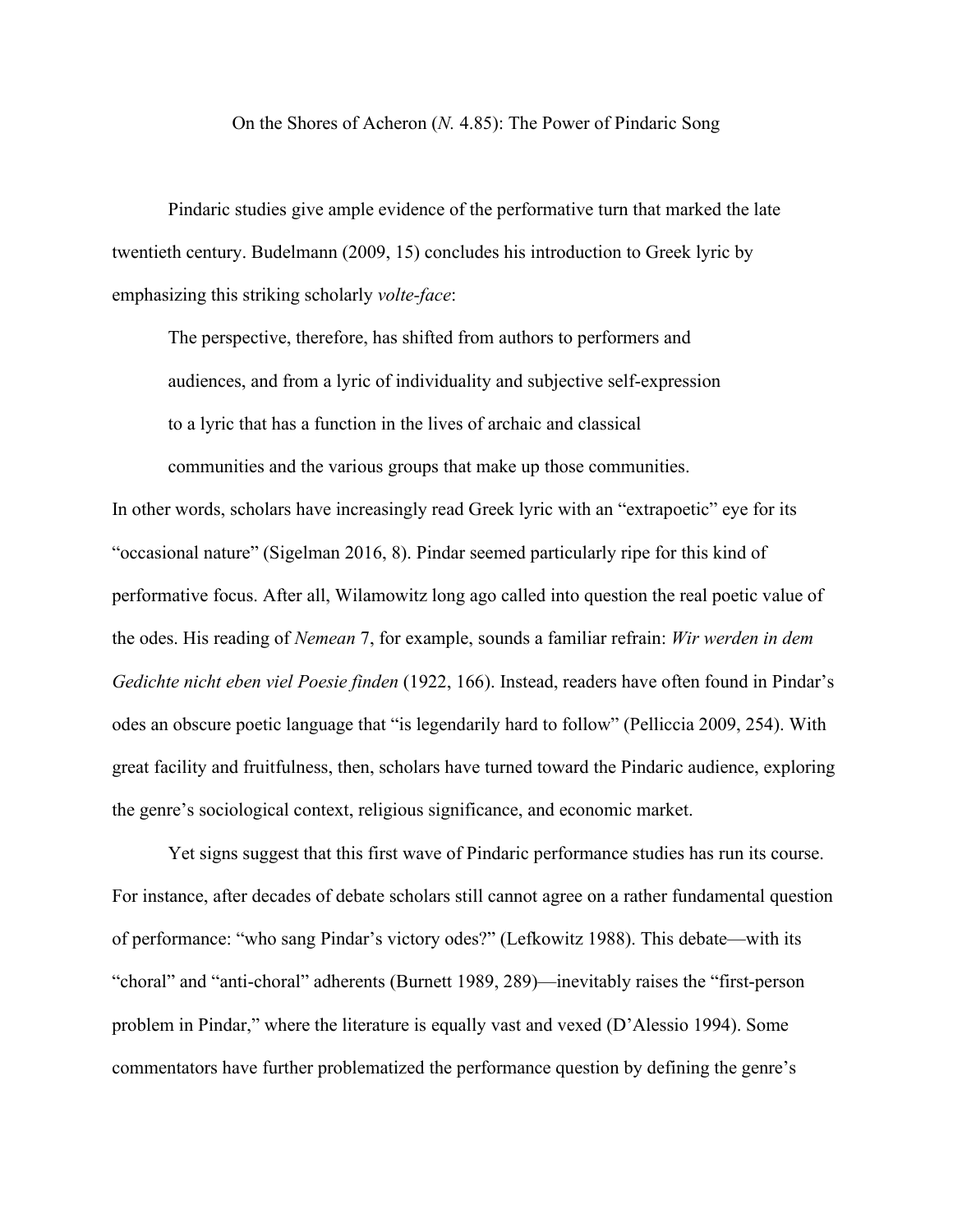"immediate context" as sympotic (Clay 1999, 25-26). The reader who follows where this bibliography leads might rightly wonder: just who performed what, when, and where?

In the face of this performative impasse, Sigelman (2016) signals a timely interpretative shift. She parts methodological ways with the extrapoetic readings associated with Wilamowitz and the New Historicism. Instead, her "intrapoetic" approach explores the "odes *as poetry*" (8). In particular, Sigelman underscores the poetic self-consciousness of the odes, which betray an acute awareness of their ongoing construction and future (re)performance. Pindar fashions his song in such a way that each ode "consciously views itself as perpetually in the state of composition and as perpetually moving toward its own performance" (85). This inner dynamism manifests itself in a recurrent "song-journey" motif (60-85), in which the ode sets out on an intrapoetic voyage to its epinician addressee and beyond.

Thus impelled, Pindaric song can even journey to the *Au-delà.* In four of his epinicians (*N*. 4, *O*. 8 and 14, *P*. 5), "Pindar imagines his song having the power to cross the border into the netherworld and be heard by the dead" (Nisetich 1980, 245). *Prima facie,* this bold, postmortem journey seems to dovetail well with Sigelman's reading. Surprisingly, though, she deals only briefly with one (*O*. 14) of these Underworld passages (59). The eschatological journey of Pindaric song remains largely unexplored. Segal (1985, 200) concedes this very point in his own brief study of the poet's "Underworld messages." I aim to fill in this lacuna—and build upon Sigelman's work—with a close reading *Nemean* 4. I hope to show how the ode's penultimate stanza (vv.81-88) penetrates the netherworld in a way that illustrates the immortalizing power of song. Such a project will inevitably deal with the old Pindaric problems of voicing and performance. I hope that this research will also contribute to a new kind of "postmortem poetics" for Pindaric epinician.